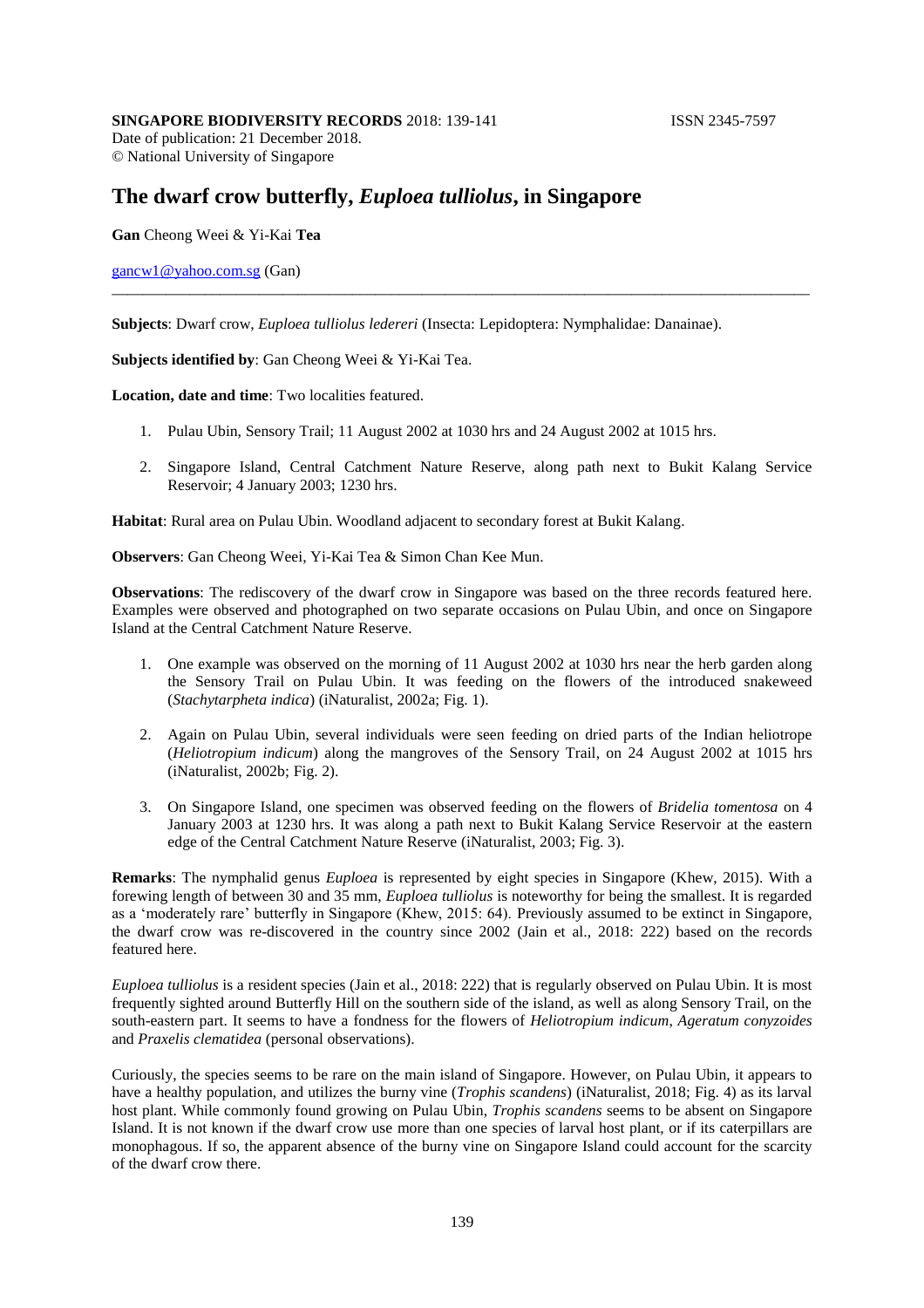

Fig. 1. *Euploea tulliolus* feeding on the flowers of *Stachytarpheta indica* at Pulau Ubin on 11 August 2002. Photograph by Gan Cheong Weei

#### **References**:

- iNaturalist, 2002a. Dwarf Crow (*Euploea tulliolus*). Observed: Aug 11, 2002. Submitted: Nov 4, 2018. <https://www.inaturalist.org/observations/18091633>
- iNaturalist, 2002b. Dwarf Crow (*Euploea tulliolus*). Observed: Aug 24, 2002. Submitted: Nov 4, 2018. [https://www.inaturalist.org/observations?on=2002-08-24&place\\_id=6734&user\\_id=gancw1](https://www.inaturalist.org/observations?on=2002-08-24&place_id=6734&user_id=gancw1)
- iNaturalist, 2003. Dwarf Crow (*Euploea tulliolus*). Observed: Jan 4, 2003. Submitted: Nov 4, 2018. <https://www.inaturalist.org/observations/18091636>
- iNaturalist, 2018. *Trophis scandens.* Observed: May 12, 2018. Submitted: May 24, 2018. https://www.inaturalist.org/observations/12767360
- Jain A., S. K. Khew, C. W. Gan & E. L. Webb, 2018. Butterfly extirpations, discoveries and rediscoveries in Singapore over 28 years. *Raffles Bulletin of Zoology*. 66: 217–257.
- Khew S. K., 2015. *A Field Guide to the Butterflies of Singapore*. 2nd edition. Ink On Paper Communications Pte Ltd., Singapore. xxv + 375 pp.



Fig 2. *Euploea tulliolus* feeding on dried parts of *Heliotropium indicum* along the Sensory Trail at Pulau Ubin on 24 August 2002. A shows a ventral view of the wings. B illustrates a dorsal view of the wings. Photographs by Gan Cheong Weei